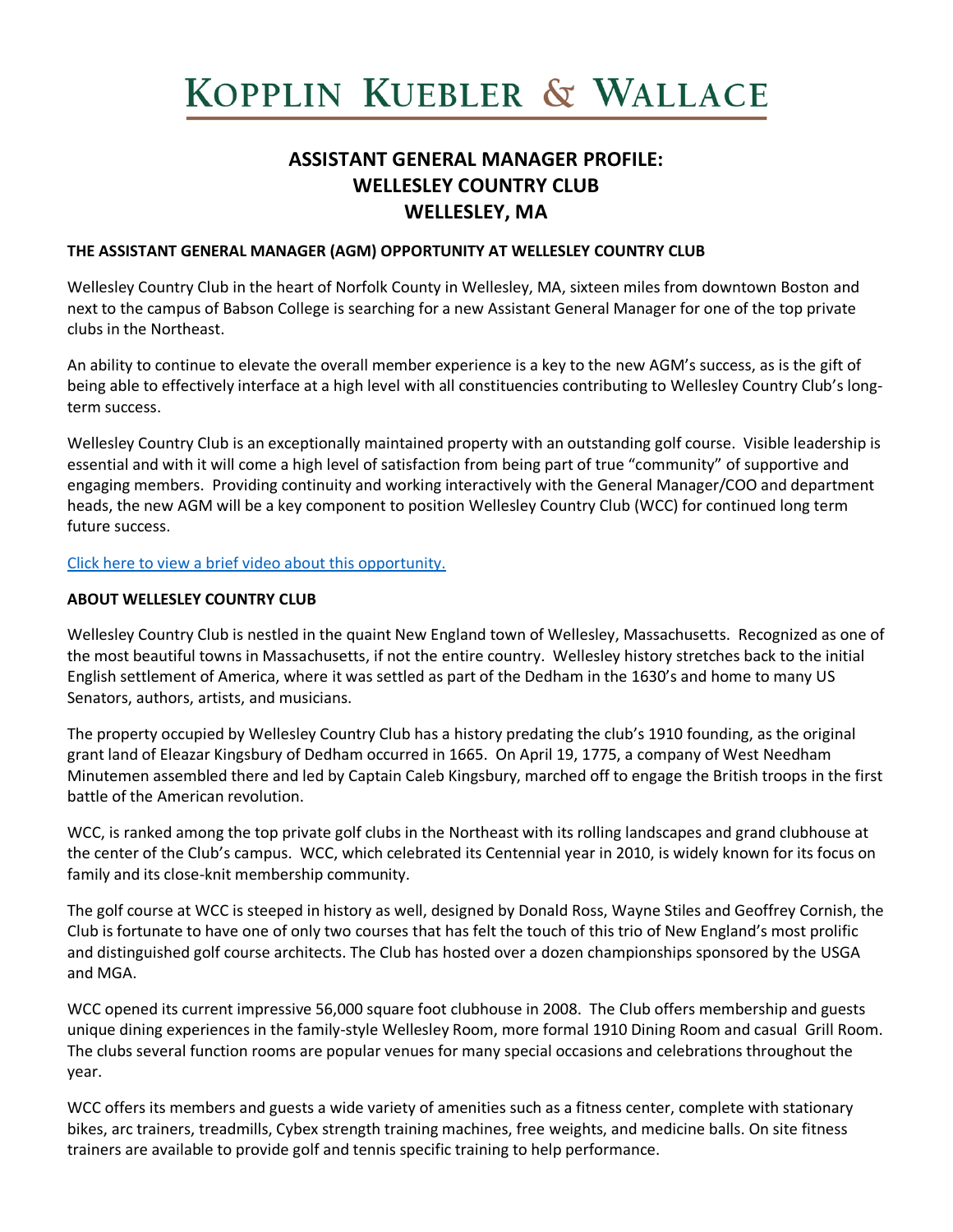The Fitness Center also offer programs for improvement of balance, general weight loss and the prevention/rehabilitation of injuries.

The new pool complex includes a snack bar, kiddie pool, sports courts and Sunset Terrace that is offered from Memorial Day to Labor Day.

WCC is home to several youth programs including Summer Academy, Paddle Tennis Vacation Camp, Junior Development Tennis Program, Junior Golf Program, Caddie Program and an active Swim Team.

The Tennis Program at Wellesley Country Club is considered one of the best in the Northeast offering year-round indoor tennis, and eight outdoor clay courts. The adult tennis program has many offerings for social and competitive players. The paddle tennis courts feature a state-of-the-art Platform Tennis facility with four courts and a paddle tennis hut. The club is in the midst of a \$14M capital project adding a 42,000 square foot Sports Complex with 4 indoor tennis courts and 2 Golf Simulators which is scheduled to open in September of 2022.

# **WELLESLEY COUNTRY CLUB BY THE NUMBERS:**

- The Club enjoys an annual operating budget of nearly \$18.5M
- F&B operations revenues are \$4M annually
- Monthly minimum of \$115, 11 months of the year
- There are approximately 23,000 rounds played annually
- There are approximately 800 members (2,500 individuals)
- Initiation fees are \$82,000 with dues of \$16,300 annually.
- There are approximately 85 full time and 100 part time or seasonal employees.
- The average age of members is approximately 56.
- There is a total of 15 Board Members, each serving three-year staggered terms.
- There are 11 standing committees: Finance, Golf, Grounds, Racquets, Pool/Fitness, Facilities, Dining, Executive, Board of Governors, Nominating and Leadership
- The club uses Jonas for its POS and Club Accounting Systems

# **WELLESLEY COUNTRY CLUB WEB SITE:** [www.wellesleycc.com](http://www.wellesleycc.com/)

# **ASSISTANT GENERAL MANAGER POSITION OVERVIEW**

#### **PRIMARY RESPONSIBILITIES**

#### **Member Services**

- Consistent sincere and significant engagement of Members, highly visible to all Members and staff. The AGM is responsible for ensuring that all Member amenity and Club events are well conceived and executed.
- Provide quality leadership, demonstrating honesty and integrity in a positive and upbeat manner for Members, guests, and staff. Leads by example.
- Create and maintain a first-class service culture throughout the Club property.
- Address and resolve all Member and guest complaints and suggestions, general service, employee attitude, maintenance, and presentation of the Clubhouse and amenity areas.

# **Employee Relations**

- Plan and execute training and employee development of all subordinate managers and supervisors subject to budget approval by the GM/COO. Instill the team-player concept in all employees. Coach, counsel and evaluate departmental staff.
- Build and maintain a positive spirit and healthy work environment throughout all operational areas, one that is free of safety risks and all forms of employee harassment.
- Build a stable and healthy work environment; one based on honesty, trust, and fairness.
- Be the administrative and communication link between departments, under direction, in the Club.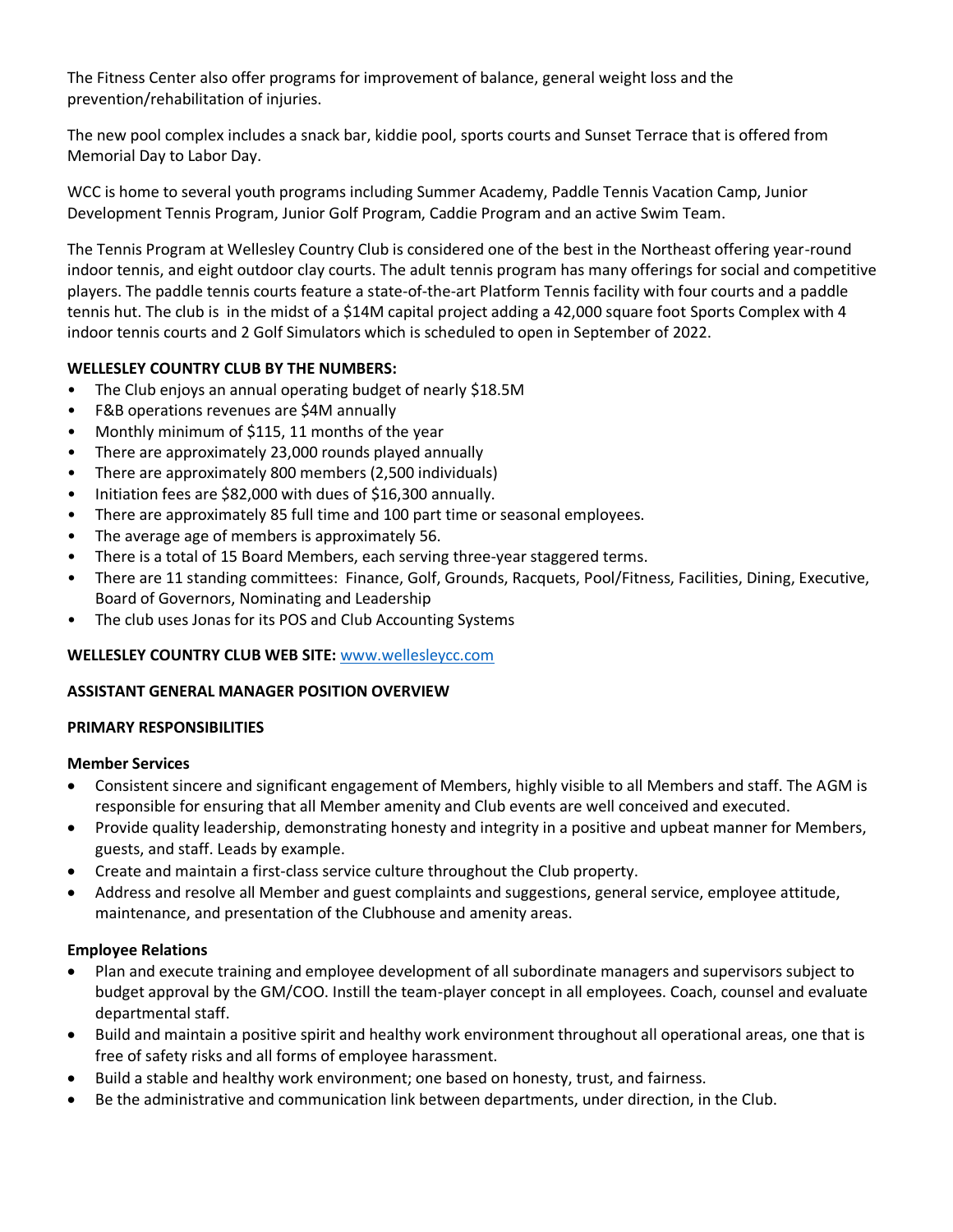- Confirm that all Clubhouse employees are regularly trained and certified in areas that help guard the safety and wellbeing of the Members, guests and other employees including, but not limited to CPR, AED, responsible alcohol service, safe food handling, etc.
- Facilitate a team environment with morale, high ethical standards, and efficient use of resources to position Wellesley Country Club to be a preferred employer of choice in the community.

# **Financial Management**

- Joint responsibility with the Chief Financial Officer and GM/COO to prepare, manage and control the annual operating and capital budgets for all departmental operations to desired metrics.
- Assists the GM/COO in developing and implementing long-range (strategic) and annual (business) plans, operating reports, forecasts, and budgets.
- Monitor all budgets; be responsible for directing corrective action to assure metric.
- Provide input to all departmental personnel regarding annual budgets, capital spending plans, fiscal controls and operational guidelines.
- Be responsible for all labor cost payouts within the constraints of the budget and through close coordination and with approval from the GM/COO and Controller.
- Supervise the purchasing, receiving, safekeeping and disbursement of operating supplies and equipment to maximize quality and profitability.

# **Personnel Management**

- Hold direct responsibility for nine department heads (Executive Chef, Director of Food and Beverage, Clubhouse Manager, Director of Catering, Director of Golf, Greens Superintendent, Director of Racquets, Director of Aquatics and Director of Fitness.
- Hands-on management of staff and must be approachable to staff, Members, and guests.
- Be responsible for the hiring, discipline, termination, and documentation of all FOH F&B staff.
- Further their own continued development as a club management professional as a member of CMAA. With the assistance and approval of the GM/COO, participate in appropriate seminars/training programs, thereby enhancing skills, experience, and quality of services to WCC.

# **Operational Responsibilities**

- Understand and abide by WCC policies and departmental procedures.
- Has the ability to drive creative initiatives and can produce amazing results.
- Provide content for and manage communications and marketing materials for departments under purview.
- Manage Clubhouse/departments in accordance with applicable local, state, and federal laws.
- Research new products/services/vendors and develop an analysis of their costs/benefits.
- Disseminate information effectively and coordinate activities between departments.
- Keep the GM/COO informed of all potential problems and activities related to smooth operations.
- Exhibit a sharp eye for detail in the overall management of the operation.
- Be responsible for regularly reporting performance and financial data of all departments under management to GM/COO.

# **CANDIDATE QUALIFICATIONS**

- Is a passionate leader with strong credentials and work ethic, a proven track record of providing premier-level hospitality services.
- Has a personality that is commensurately appropriate for Wellesley Country Club culture and will invest in staff and member relationships in a genuine and meaningful way.
- Is a proven leader who can manage their time and establish and manage priorities.
- Has a verifiable track record of successfully leading and growing a dynamic program and departmental operation including building revenues, controlling costs, and meeting or exceeding planned and budgeted bottom-line goals and objectives.
- Believes relationships are of great importance and is successful at finding solutions for all sides.
- Is a person who can motivate, develop, and share credit with their staff.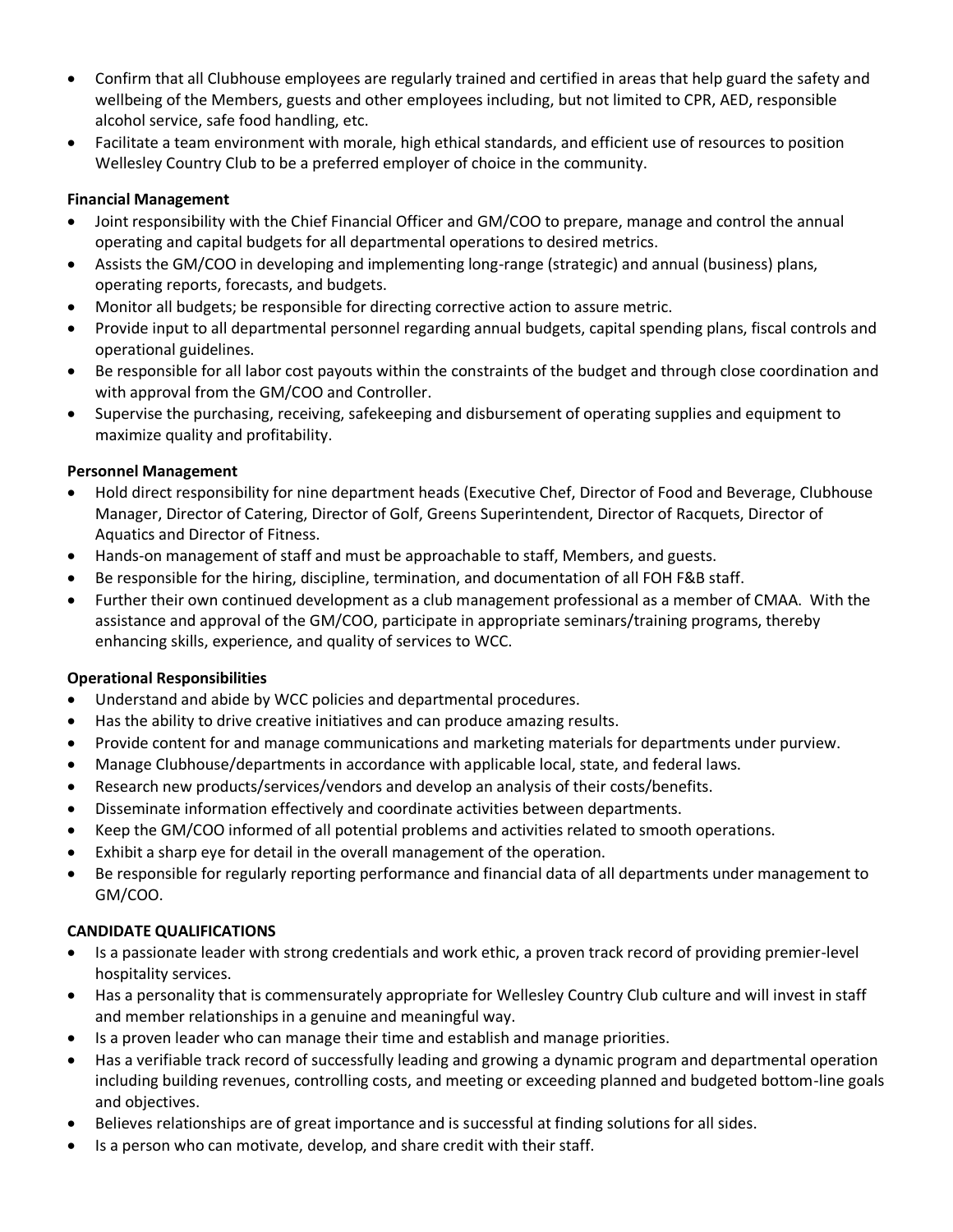- Has a positive attitude; is professional in nature with a high degree of integrity; has a strong work ethic, and can handle a fast-paced, high-energy environment among membership and staff.
- Has an intuitive style resulting in a sincere and visibly engaged presence with members, guests, and staff, be truly engaging when interacting with people.
- Has a fundamental understanding of what constitutes a highest-end club and the proven ability to execute to that level.
- A professional career track record in related fields; stability, and experience in high-volume, highly respected clubs, resorts, or hotels.
- Sufficient financial acumen and demonstrates the ability to lead in the budgeting process.
- Sound and current knowledge of human resources practices, including wage and hour laws, employment and discharge, equal opportunity employment, OSHA, and the full range of employee benefits.
- Strong verbal and written communications skills. Comfortable speaking in front of a wide variety of groups including staff and board committees.
- Polished communication skills among Members and guests, as well as visibility among Members and guests. These are incredibly important attributes of the incoming AGM.

# **EDUCATION**

• A college degree is desirable, but not required, with a major in Hospitality, Finance, and/or Business Management.

#### **CLUB COVID REQUIREMENTS**

The club does not require staff to be fully vaccinated as a provision of employment.

#### **SALARY AND BENEFITS**

Salary is open and commensurate with qualifications and experience. The club, along with the typical CMAA benefits, offers an excellent bonus and benefit package.

#### **INSTRUCTIONS ON HOW TO APPLY**

Please upload your resume and cover letter, in that order, using the link below. You should have your documents fully prepared to be attached when prompted for them during the online application process. Please be sure your image is not present on your resume or cover letter; that should be used on your LinkedIn Profile.

**Prepare a thoughtful cover letter addressed to Wellesley Country Club / Brian Lynch, GM/COO** and clearly articulate your alignment with this role and why you want to be considered for this position at this stage of your career and why WCC and the Wellesley area will be beneficial to you, your family, your career, and the Club if selected.

*You must apply for this role as soon as possible but no later than May 31, 2022. Candidate selections will occur mid-June with first Interviews expected in late-June 2022 and second interviews a short time later. The new candidate should assume his/her role in no later than August 1, 2022.*

**IMPORTANT:** Save your resume and letter in the following manner:

**"Last Name, First Name - Resume" &** 

# **"Last Name, First Name - Cover Letter – Wellesley Country Club"**

(These documents should be in Word or PDF format)

Note: Once you complete the application process for this search, you are not able to go back in and add additional documents.

[Click here](https://kopplinandkuebler.secure.force.com/careers/ts2__Register?jobId=a0x6T000009yA8OQAU&tSource=) to upload your resume and cover letter.

If you have any questions, please email Holly Weiss: holly@kkandw.com

#### **LEAD SEARCH EXECUTIVES:**